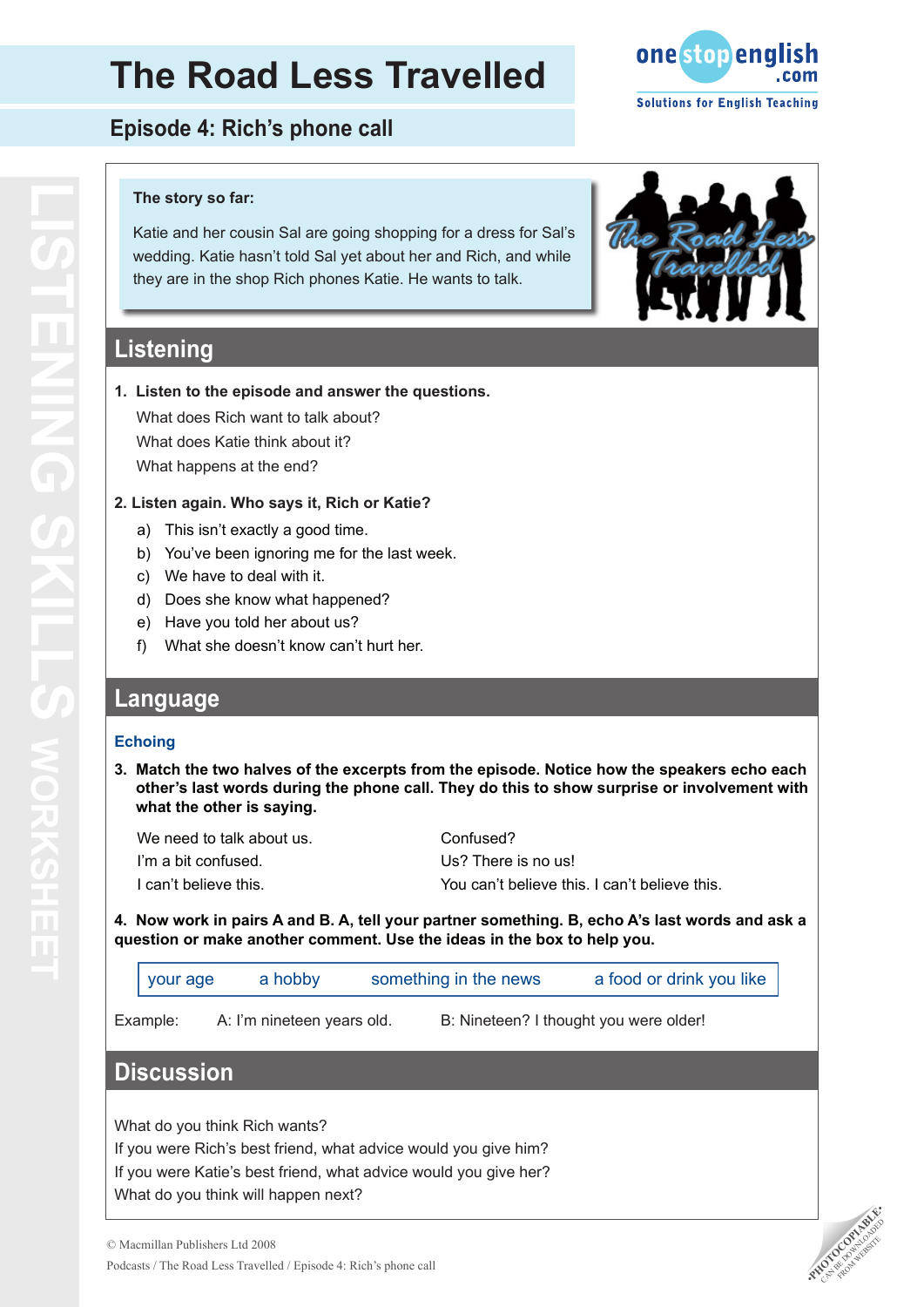# **The Road Less Travelled**

**Episode 4: Rich's phone call**



# **Transcript**

| RICH:  | We need to talk Katie. You know that.                                                                               |
|--------|---------------------------------------------------------------------------------------------------------------------|
| KATIE: | Rich! This isn't exactly a good time.                                                                               |
| RICH:  | Why not?                                                                                                            |
| KATIE: | Well, I'm a bit busy. I'm with my COUSIN, your future WIFE.                                                         |
| RICH:  | Oh. What are you doing?                                                                                             |
| SAL:   | Katie!! Are you all right? Can you come here and help me with this?                                                 |
| KATIE: | Yes! Yes. Just a minute. I'm on the phone. I'll  I'll be right there. We're shopping for her WEDDING<br>dress Rich. |
| RICH:  | I know. But we need to talk about us.                                                                               |
|        | KATIE: Us? There IS no us. You've been ignoring me for the past week.                                               |
| RICH:  | I just  I just  I didn't know how to talk to you about it. I'm a bit confused.                                      |
| KATIE: | Confused?!                                                                                                          |
| RICH:  | Well, yeah. What happened in the parking lot, I mean  there was something there  you have to<br>admit it            |
| KATIE: | I can't believe this!                                                                                               |
| RICH:  | You can't believe this. I can't believe this. But it's there. We have to  we have to deal with it.                  |
| KATIE: | You're marrying my cousin! Does she know what happened?                                                             |
| RICH:  | What. About us? No. No way. No.                                                                                     |
| KATIE: | Hmm.                                                                                                                |
| RICH:  | You haven't told her anything, have you?                                                                            |
| KATIE: | No, but  I don't like this  you should tell her                                                                     |
| RICH:  | Hey, be cool. She doesn't have to know. What she doesn't know can't hurt her.                                       |
|        | KATIE: Rich. I can't talk to you right now.                                                                         |
| RICH:  | OK, when?                                                                                                           |
| SAL:   | Katiee! Get off the phone and help me with this dress!                                                              |
| KATIE: | Rich, I have to go.                                                                                                 |
| RICH:  | When can we meet  when can I see you                                                                                |
| KATIE: | Goodbye!                                                                                                            |
| SAL:   | Who was that Katie? Mark? Michael? Heh, are you OK? You look really pale!                                           |
| KATIE: | I'm fine, no it was just an old friend. It's a bit hot in here  can we go?                                          |